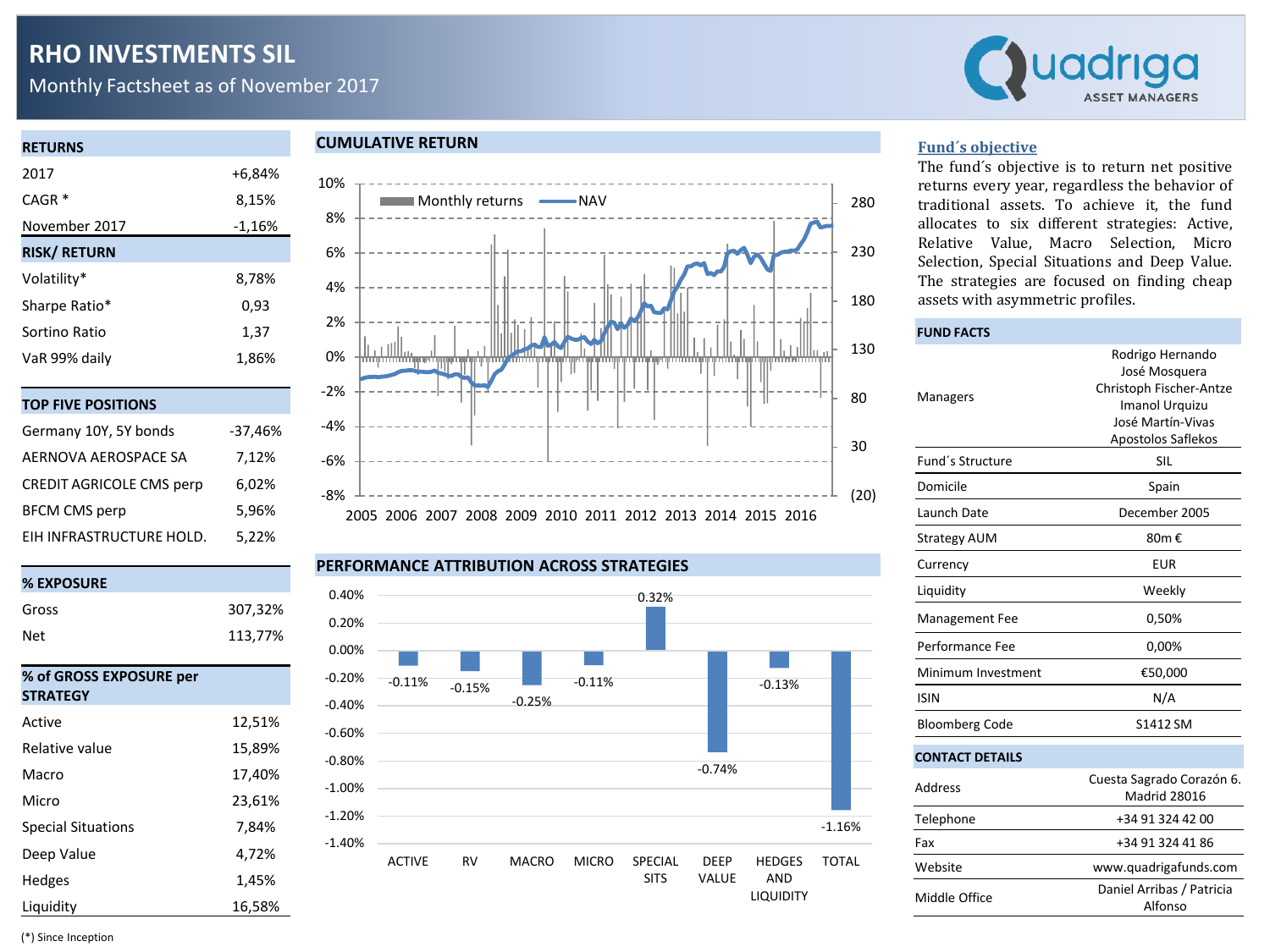| <b>MONTHLY RETURNS</b> |          |          |          |          |          |          |          |          |          |          |          |          |           |                   |        |
|------------------------|----------|----------|----------|----------|----------|----------|----------|----------|----------|----------|----------|----------|-----------|-------------------|--------|
|                        | Jan      | Feb      | Mar      | Apr      | May      | Jun      | Jul      | Aug      | Sep      | Oct      | Nov      | Dec      | Year      | <b>Volatility</b> | Sharpe |
| 2006                   | 1,22%    | 0,73%    | 0,00%    | 0,42%    | $-0,59%$ | 0,63%    | 0,07%    | 0,77%    | 0,82%    | 0,89%    | 1,78%    | 1,17%    | 8,17%     | 2,17%             | 2,03   |
| 2007                   | 0,31%    | 0,35%    | 0,27%    | $-0.61%$ | $-1,01%$ | 0,06%    | $-0.33%$ | $-0.18%$ | 0,38%    | 1,27%    | $-2,23%$ | $-0,66%$ | $-2,41%$  | 3,05%             |        |
| 2008                   | $-0,81%$ | $-1,25%$ | $-0.41%$ | 1,82%    | 0,05%    | $-2,60%$ | $-1,01%$ | 0,48%    | $-5,08%$ | $-3,34%$ | 0,36%    | $-0,53%$ | $-11,82%$ | 6,47%             |        |
| 2009                   | 0,65%    | $-2,00%$ | 6,52%    | 7,09%    | 3,03%    | 1,38%    | 4,66%    | 6,22%    | 1,41%    | 2,18%    | 1,87%    | 0,05%    | 37,98%    | 9,79%             | 3,88   |
| 2010                   | 1,63%    | 0,51%    | 2,32%    | 0,77%    | $-1,75%$ | $-0.05%$ | 7,45%    | $-6,03%$ | 0,73%    | 2,06%    | $-3,13%$ | $-1,41%$ | 2,52%     | 11,42%            | 0,22   |
| 2011                   | 4,70%    | 3,80%    | $-0.98%$ | $-0.89%$ | $-0.16%$ | 1,38%    | 0,50%    | $-3,08%$ | $-1,90%$ | 3,15%    | $-2,52%$ | 1,66%    | 5,44%     | 8,73%             | 0,62   |
| 2012                   | 5,92%    | 4,21%    | 3,62%    | $-0.68%$ | $-4,10%$ | 3,51%    | $-2,57%$ | 1,93%    | 4,24%    | $-1,80%$ | 2,28%    | 4,11%    | 22,07%    | 11,13%            | 1,98   |
| 2013                   | 4,81%    | $-1,89%$ | 0,39%    | $-3,62%$ | $-0.42%$ | $-0.16%$ | 2,89%    | $-0.66%$ | 5,30%    | 5,17%    | 2,52%    | 3,72%    | 19,05%    | 10,28%            | 1,85   |
| 2014                   | 2,62%    | 4,00%    | $-0.02%$ | 1,14%    | 0,31%    | $-0.94%$ | 1,10%    | $-5,12%$ | 0,56%    | $-1,06%$ | 1,89%    | $-0,10%$ | 4,19%     | 7,81%             | 0,54   |
| 2015                   | 2,20%    | 6,55%    | 0,91%    | 0,16%    | $-1,26%$ | 1,58%    | 1,06%    | $-2,85%$ | $-3,98%$ | 3,02%    | 0,93%    | $-1,43%$ | 6,66%     | 9,67%             | 0,69   |
| 2016                   | $-2,68%$ | $-2,63%$ | $-0,79%$ | 7,87%    | $-0.09%$ | 1,07%    | 0,37%    | $-0.09%$ | 0,70%    | $-0,18%$ | 0,59%    | 2,28%    | 6,22%     | 9,37%             | 0,66   |
| 2017                   | 2,06%    | 2,85%    | 3,71%    | 0,43%    | 0,38%    | $-2,32%$ | 0,30%    | 0,35%    | 0,02%    | 0,16%    | $-1,16%$ |          | 6,84%     |                   |        |

# **COMPARATIVE RISK/RETURN**

|                            |         | <b>RETURNS (CAGR)</b> |                 | <b>VOLATILITY</b> |        |                 |  |  |  |
|----------------------------|---------|-----------------------|-----------------|-------------------|--------|-----------------|--|--|--|
|                            | 5 vears | 3 vear                | Since Inception | 5 years           | 3 year | Since Inception |  |  |  |
| <b>RHO Investments</b>     | 8,47%   | 6.58%                 | 8,15%           | 8,67%             | 8,20%  | 8,78%           |  |  |  |
| Stoxx 600                  | 6,69%   | 4,12%                 | 2,06%           | 11,38%            | 13,06% | 14,51%          |  |  |  |
| <b>Iboxx EUR Corporate</b> | 3,17%   | 1,85%                 | 4,01%           | 2,89%             | 3,02%  | 3,96%           |  |  |  |

# **RISK CONCENTRATION AND DISTRIBUTION METRICS**

# **Number of positions per strategy**

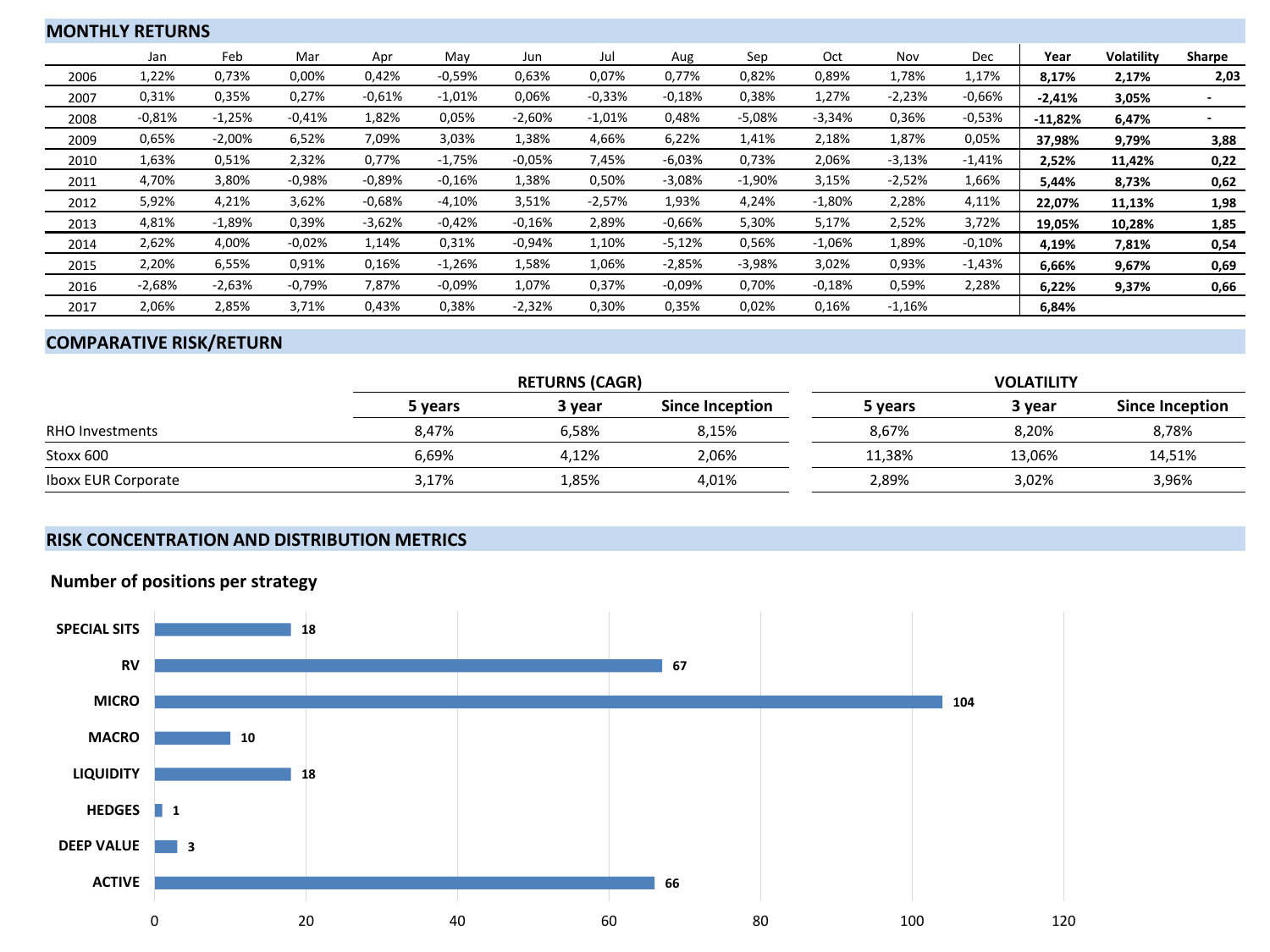### **RISK CONCENTRATION AND DISTRIBUTION METRICS (2)**



# **Net Notional Exposure by Country**





### **Gross Notional Exposure by Sector**



# **Gross Notional Exposure by Asset Class**